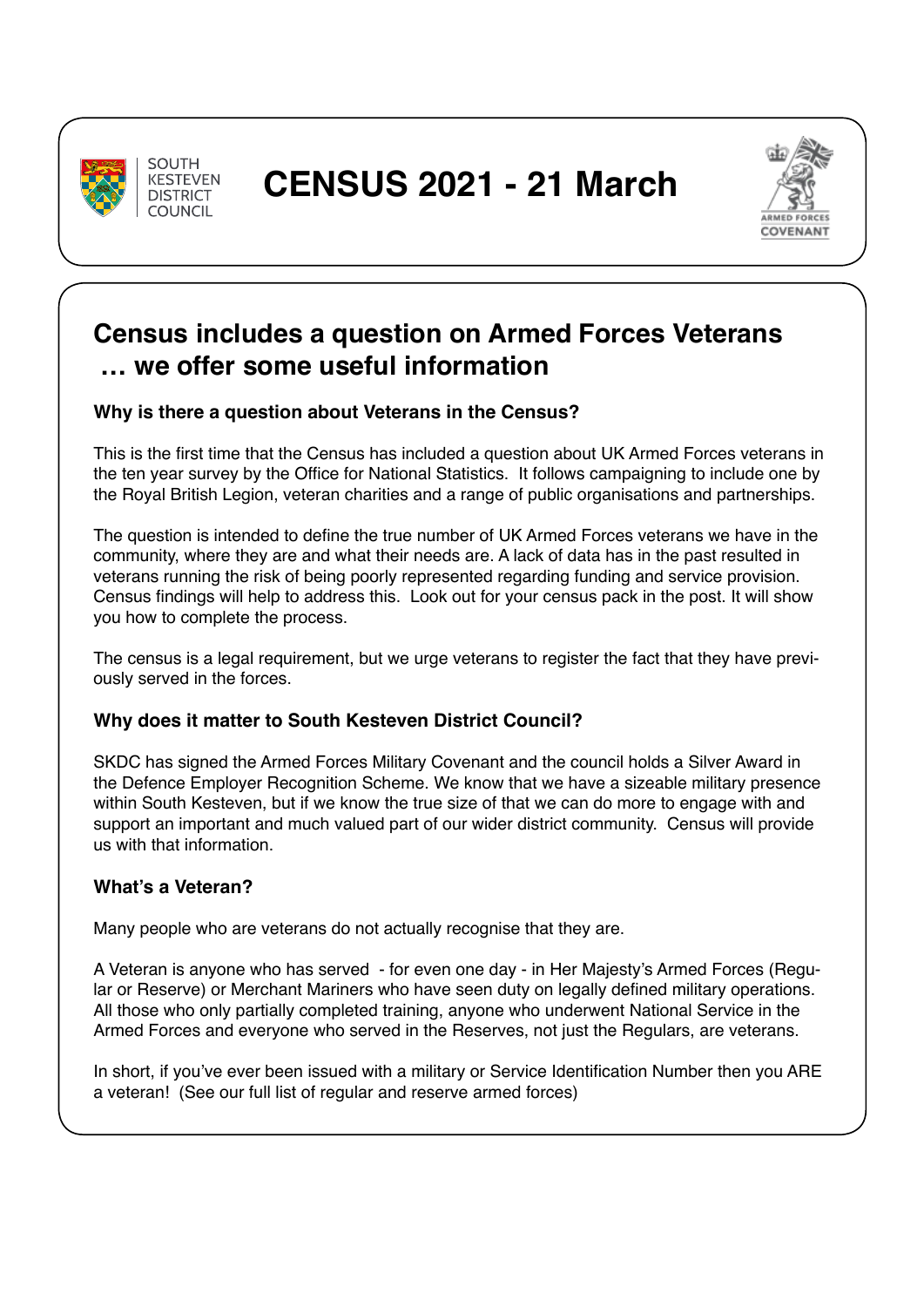**What is the question?**

# **Have you previously served in the forces?**

**Currently serving members** should select "No"

## Select all that apply

Yes, previously served in Regular Armed Forces

Yes, previously served in Regular Armed Forces

Or

 $N<sub>0</sub>$ 

#### *Points to Note*

If you served in the Regulars and left, but have joined the Reserves then tick the 'Regulars' box. If you served in the Regulars and left, but joined the Reserves and have since left the Reserves then tick both boxes.

#### **I have served in some sensitive areas of the world and I am concerned about possibly making that public. Should I tick the box?**

It's understandable that veterans might feel reluctance about details of their military career but the Census is a national scheme with protections around the use of data. So it is perfectly safe to tick the appropriate box.

#### **Just how safe is this data?**

Many people, including veterans and other members of society, remain suspicious about revealing personal data to authorities, in this case the Office for National Statistics (ONS). Please be assured that ONS is an independent body and separate from Government. **All data is anonymised for analysis.**

All individual personal data you provide is therefore safe and will not be shared with other Government bodies. This information is protected by law and is stored by ONS for 100 years from the date of the Census.

Further information on the Census https://census.gov.uk/